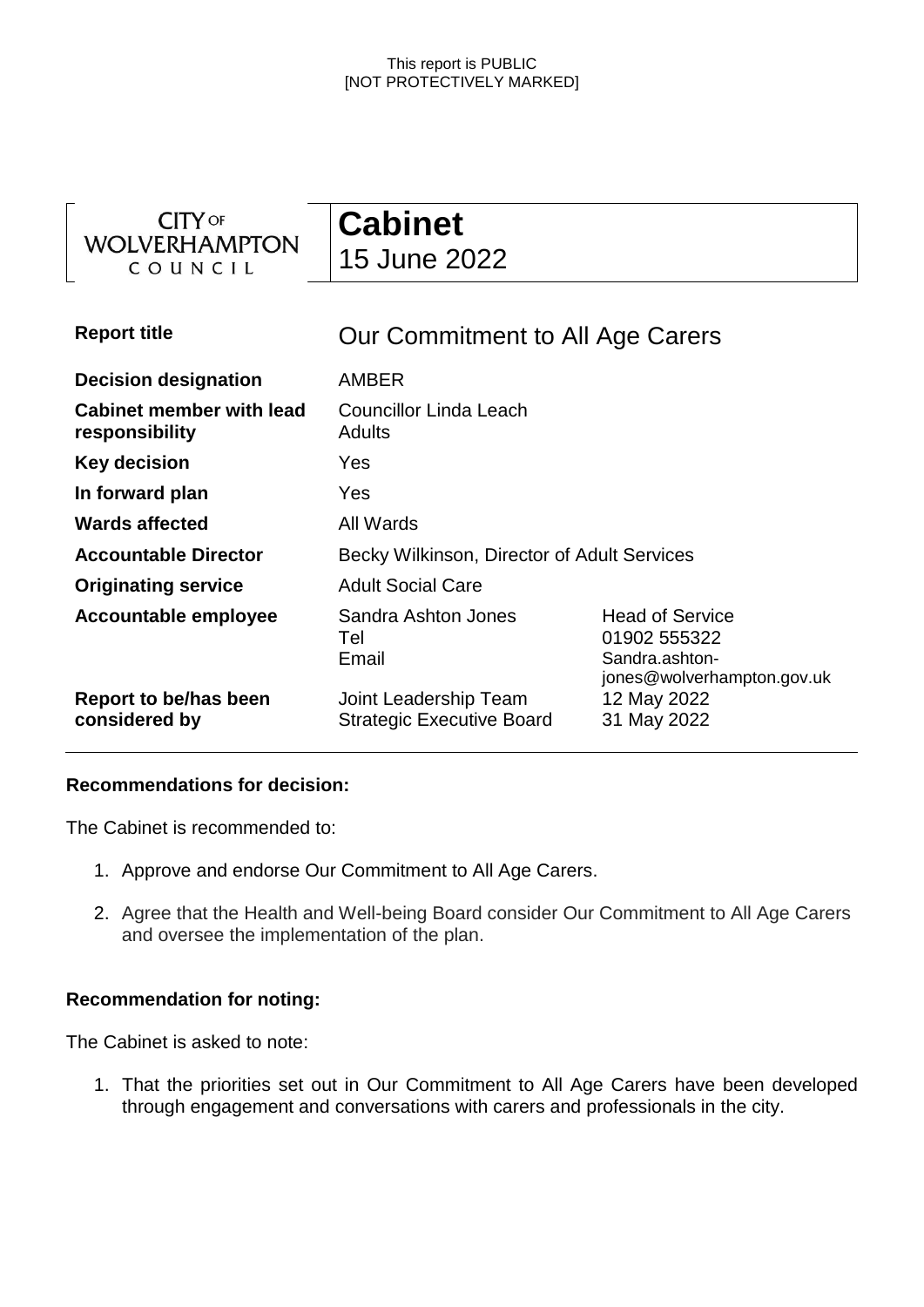# **1.0 Purpose**

1.1 The purpose of this report is to seek approval of Our Commitment to All Age Carers 2022 at Appendix 1.

# **2.0 Background**

- 2.1 A Carer is defined as someone who cares, unpaid, for a friend or family member who due to illness, disability, a mental health problem or an addiction cannot cope without their support. Carers play a vital role in society, not only in providing care to a person, but also helping the health and social care system meet a rising demand in care needs. Carers help improve quality of life for the individual requiring care, families and friends.
- 2.2 In Wolverhampton, 27,000 adults and 500 young people identified themselves as a carer in the 2011 census. There are 5,324 people in Wolverhampton who are currently known to the Council to care for an ill, frail or disabled family member, friend or partner. It is estimated that carers save the economy £132 billion per year, an average of £19,336 per carer.
- 2.3 Local authorities have mandatory duties under the Care Act 2014, which includes providing an adult carer with an assessment to identify their own needs, and if thresholds are met, to provide access to a range of eligible support and provision. The Care Act also requires that an assessment, of a young carer needs, is undertaken if it considers that they are likely to have needs for support after becoming 18 and that the assessment would be of significant benefit.
- 2.4 The Children and Families Act 2014 extends the right to an assessment of needs to support all young carers under the age of 18 regardless of who they care for, what type of care they provide or how often they provide it. All local authorities in England must assess whether a young carer within their area has needs for support and, if so, what those needs are.
- 2.5 Strategic direction around carers support has been provided through the City's Joint All Age Carer Strategy 2016-2020. The strategy was due to end 2020 and a Carer Strategy Group had been set up to review progress of the deliverables within Our Commitment to All Age Carers. Unfortunately, due to the Covid-19 pandemic it was agreed that this work would be temporarily paused and was recommenced in September 2021.

# **3.0 Progress, options, discussion, etc.**

3.1 To determine the priorities of Our Commitment to All Age Carers, a comprehensive eightweek consultation programme was carried out involving an online survey, postal questionnaires, and face to face meetings with young carers aged under 18, young adult carers aged between 18 and 24, adult carers aged 25 and over, parent carers and professionals. A further seven-week consultation programme was then carried out to determine the actions that will be taken to implement the priorities.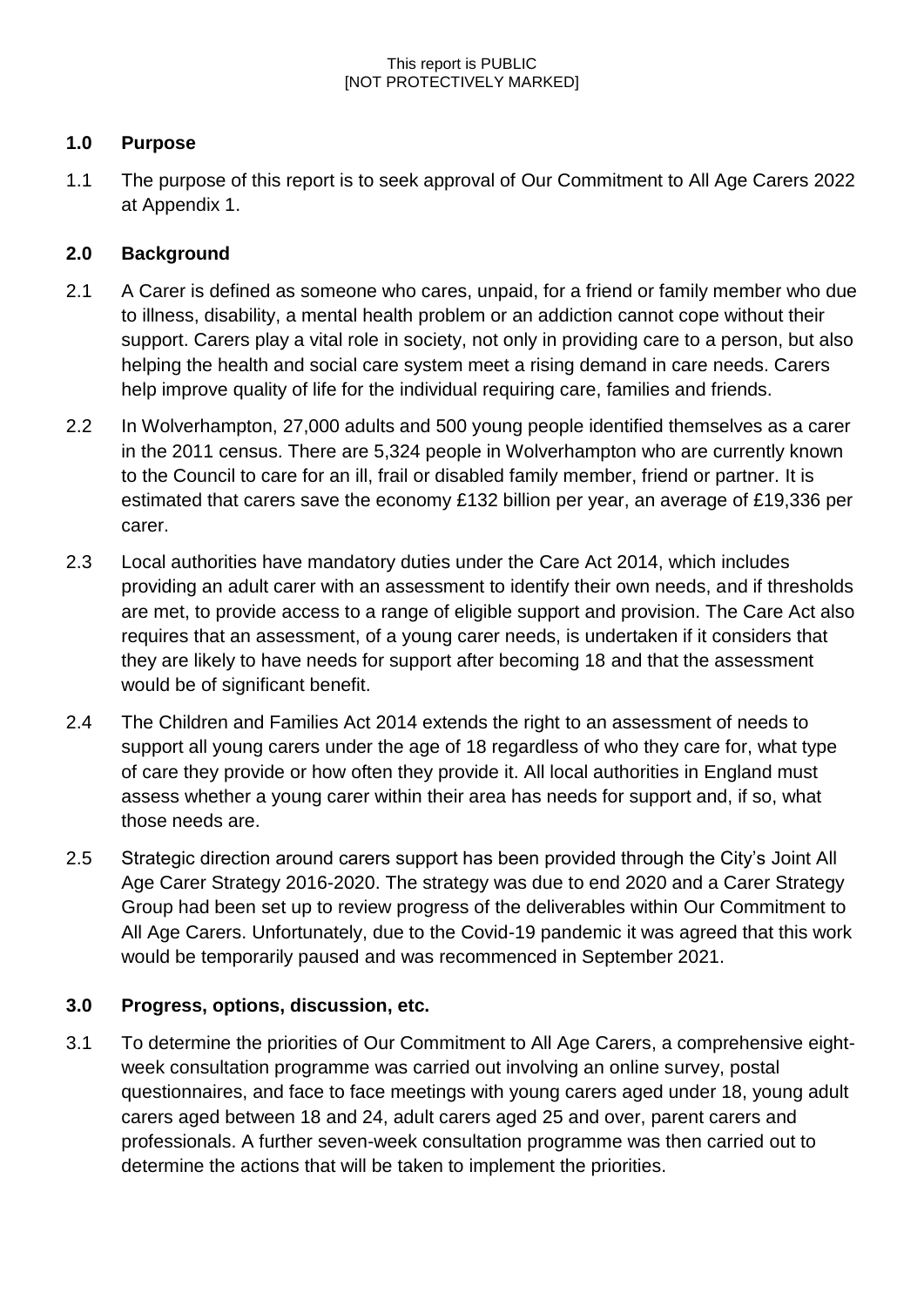- 3.2 The Council's Public Health Service completed a Joint Service Needs Assessment (JSNA) to inform the revision of the plan and broke down the data into the following three areas:
	- Adults
	- Younger Adults
	- Children
- 3.3 The JSNA describes the profile of carers in Wolverhampton, assesses the uptake of services aiming to support carers and reviews the academic literature about how carers can be better supported to carry out their caring role, whilst also maintaining their health and wellbeing.
- 3.4 Aligned with the Government's vision for reforming adult social care in England, the refreshed Council Plan Our City: Our Plan for 2022 and the redesign of Adult Services, Our Commitment to All Age Carers 2022 builds on the work driven by the previous All Age Carer Strategy, acknowledging that the needs and priorities of carers have been impacted by the Coronavirus pandemic.
- 3.5 Our Commitment to All Age Carers identifies five priorities for carers and sets out how the Council and partners will seek to achieve the priorities. The five priorities are:
	- Employment and financial wellbeing.
	- Services and systems that work for carers.
	- Support for young carers.
	- Recognising and supporting carers in the wider community.
	- Building research and evidence to improve outcomes for carers.
- 3.6 The following values will underpin all the work undertaken to achieve the priorities:
	- Co-production working with carers, their families, and other partners, using each partner's knowledge and experience to help plan, design and develop services for carers.
	- Continuous improvement increasing the quality of services for carers through review and change.
	- Connecting with communities promoting resilient, inclusive communities, helping to reduce isolation, and building connections that enable carers to support each other.
	- Fair and equal addressing the inequalities experienced by carers.
	- Safeguarding ensuring that carers and the person they care for are safe.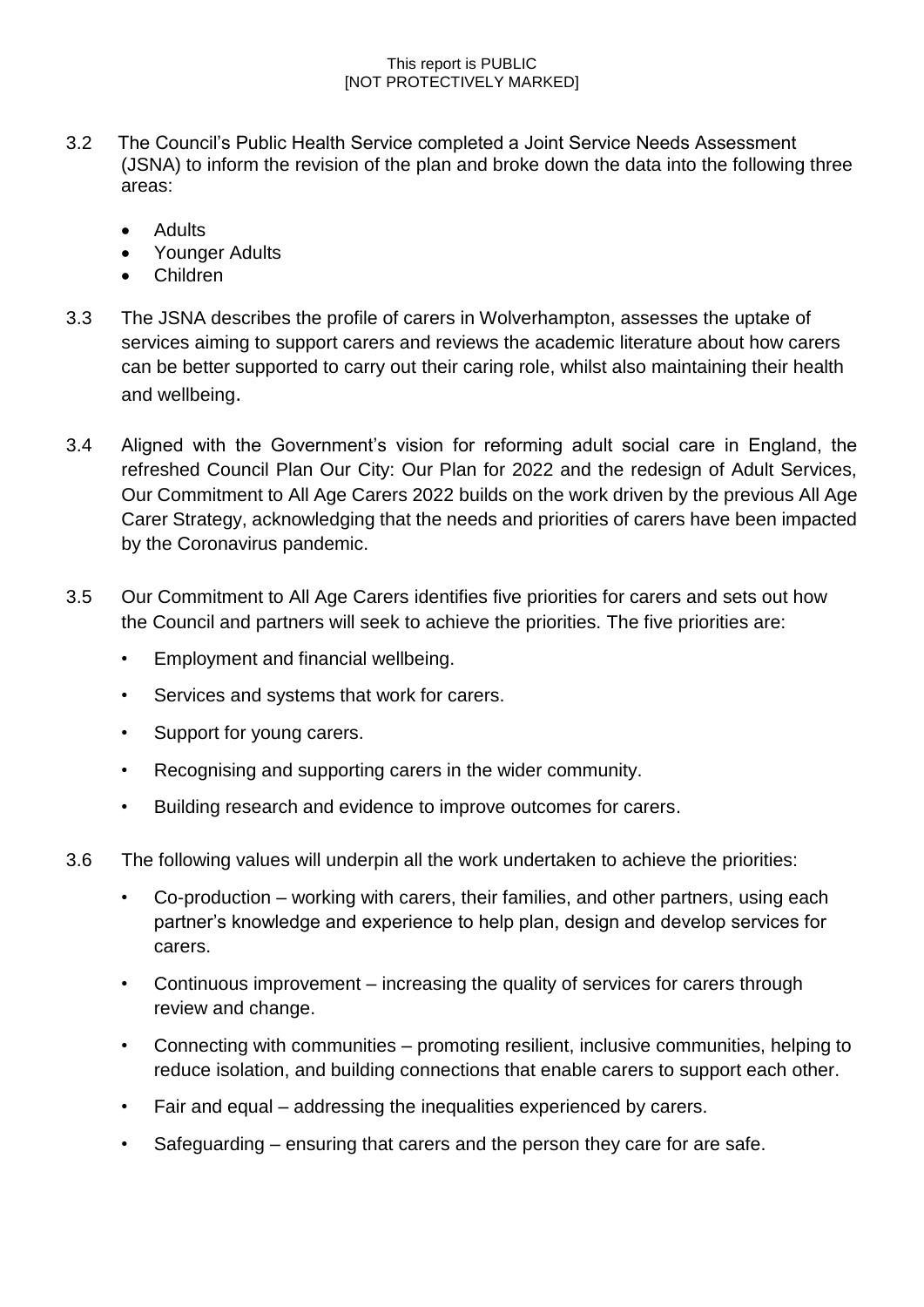3.7 Accompanying Our Commitment to All Age Carers will be an implementation plan detailing what action will be taken to implement the priorities for carers. The implementation of the plan will be co-produced and overseen by a steering group made up of various stakeholders including carers. As we emerge from the Covid-19 pandemic we have ambitious plans to develop our offer to carers in the city, we will therefore keep Our Commitment to All Age Carers under regular review.

# **4.0 Evaluation of alternative options**

- 4.1 Option one would be to make no change to the existing strategy. This would result in the City of Wolverhampton Council remaining with a strategy that is no longer in date.
- 4.2 Option two would be to not have any Commitment to All Age Carers leaving the Council at risk of failing to meet its statutory requirements.
- 4.3 Option three would be to update the existing strategy with the proposed plan Our Commitment to All Age Carers in Appendix 1. This evidences the Council's commitment to supporting carers of all age and also the Council's commitment to co-production with carers and partner agencies in the city.

# **5.0 Reasons for decision(s)**

- 5.1 Option three is the preferred option. The reason for the decision to approve and endorse Our Commitment to All Age Carers is to meet the Council's statutory duties as part of the Care Act 2014 and the Children and Families Act 2014 and also align with the priorities of Our City: Our Plan 2022.
- 5.2 Consultation with carers of all ages and other stakeholders has been undertaken throughout the development of the plan through focus groups, postal questionnaires and online surveys. Our Commitment to All Age Carers is clear, ambitious and has been coproduced with carers in the city.

# **6.0 Financial Implications**

6.1 There are no direct financial implications attached to the Our Commitment to All Age Carers , as the provision is covered from within existing budgets. [MK/27052022/R]

# **7.0 Legal Implications**

7.1 Our Commitment to All Age Carers demonstrates the Council's response to its statutory duties in accordance with the Care Act 2014 and the Children and Families Act 2014. [SZ/26052022/P]